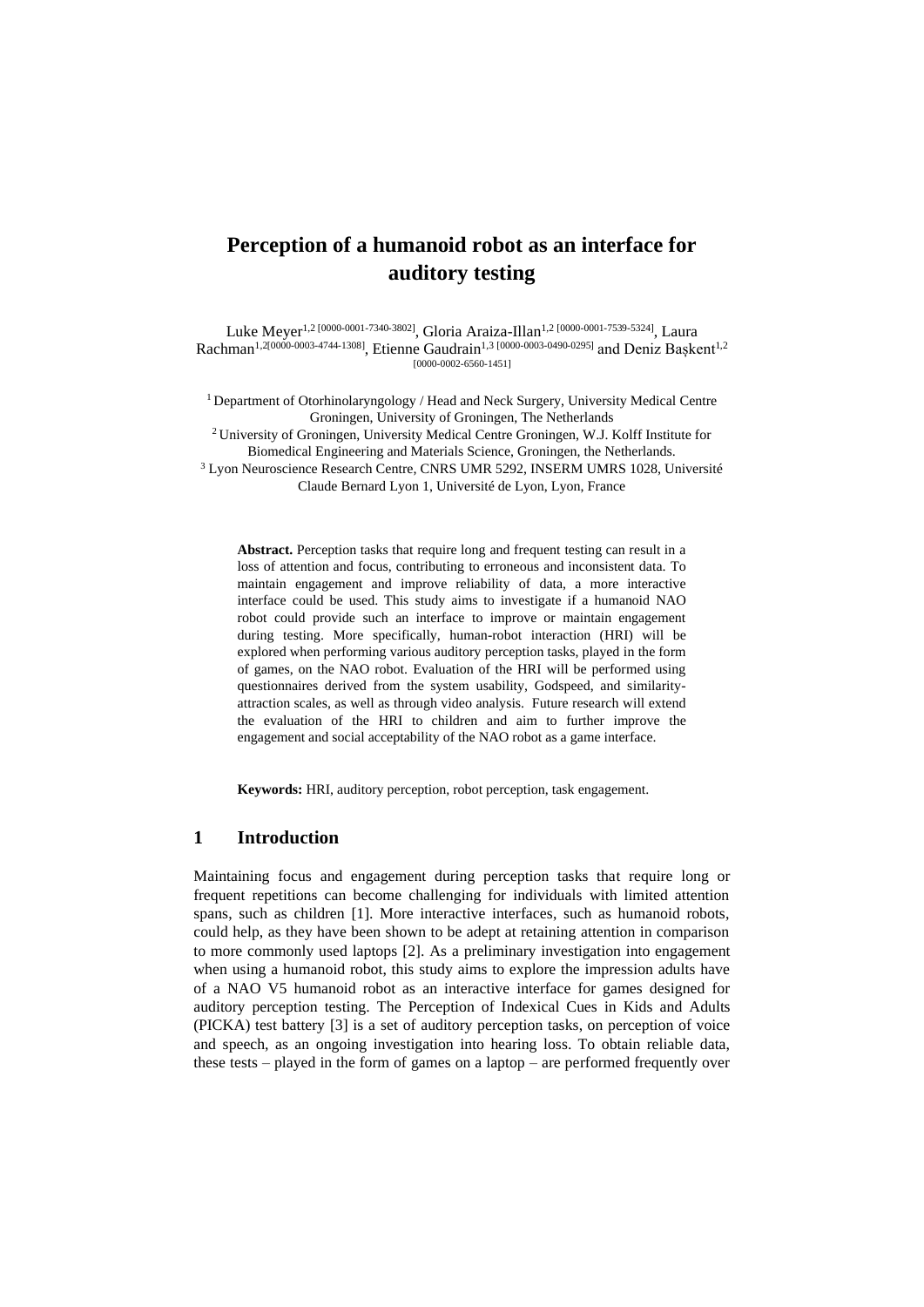relatively long testing times, often resulting in a loss of concentration; thus, necessitating a more engaging interface. Maintaining engagement during the PICKA games could lead to longer testing times, providing more consistent data.

# **2 Experimental Design**

Thirty normal hearing, proficient English speaking, locally recruited adult participants, both from Dutch and international backgrounds, thus far between the ages of 19–38 (24.04±5.26) years, play one of the four PICKA games on either the laptop or NAO interface, randomly determined, followed by the same game on the other interface. Due to the game duration and repetitive procedure, the study is divided into two experiments in which two of the games are paired together. Which games participants play is also randomly determined; however, counterbalancing was performed across both experiments for games and interfaces. When using the NAO, it both plays the stimuli for the game and logs responses, given through the tactile sensors, from participants. In comparison, when using the laptop, stimuli are presented from the laptop speakers and responses are given using the laptop screen and external mouse.

Each of the four PICKA games is composed of an introduction, a training phase, a testing phase, and breaks (where applicable). At the start of each game, NAO stands up, introduces the game, and familiarizes the participant with how and where to touch the tactile sensors. Following the introduction, NAO returns to a seated position for the rest of the game. In this position, the motors and fans are switched off, making NAO much quieter and the auditory stimuli easier to hear.

Prior to the experiment, participants are asked to complete the revised personality index (neo-PIR) questionnaire [4] to obtain an indication of their extroversion/introversion, as this would provide an additional parameter for analysing how one's personality influences their interaction with the robot. If a trend exists, this could potentially be used to adapt the interaction based on an individual's personality [5] to improve the level of engagement, as well as to enhance the interaction. Additionally, the Negative Attitude towards Robots Scale (NARS) [4] questionnaire is included to account for potential factors that may influence the interaction and used in covariate analyses. Video recordings of the participants are taken from two cameras of both the laptop and NAO versions of the games. One video camera is placed behind the laptop/NAO to capture the face of the participant, and another to the side of the participant to capture the participant's movements and interactions with the interfaces. After the completion of the game on both interfaces, the participant is asked to complete a new set of questionnaires to evaluate their experience with the robot and the laptop. Questionnaires include the system usability scale (SUS) [6], questions about the experiment, the Godspeed questionnaire [7], and the similarityattraction questionnaire [8]. Evaluation of the HRI is performed using both questionnaires and video recordings.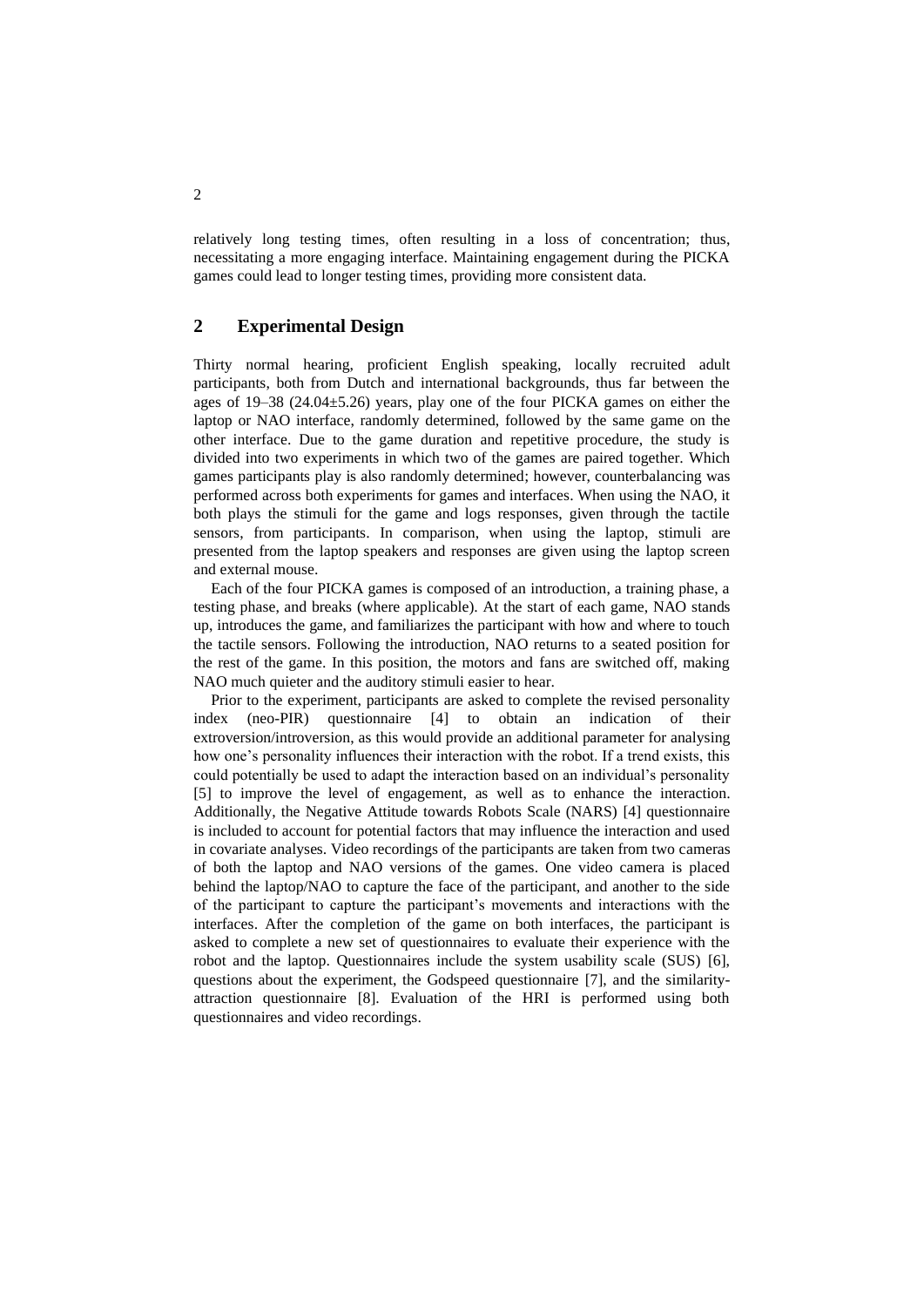## **2.1 Voice cue sensitivity**

Three pseudowords are presented, one of which sounds different to the other two in a three-interval three-alternative-forced-choice paradigm. Participants must identify which of the three stimuli was different by touching NAO's right hand, head, or left hand (for first, second and third stimuli, respectively). The acoustic difference between the stimuli becomes progressively smaller as the participant answers correctly. If an incorrect response is given, the acoustic difference becomes greater, making it easier to discern. To obtain reliable data, this paradigm is presented four times separated by a short break, totalling 30–40 minutes. When NAO is used, it offers a break to the participant, to which they verbally reply. If they take the break, NAO offers them to join in a stretch routine. If not, NAO remains seated for a short time before asking them if they are ready to continue. In the laptop version of the game, progress is displayed with a progress bar, as well as a running tally of correct responses. The displaying of a progress bar is not currently implemented on NAO, and thus to accommodate for the lack of progress tracking, NAO praises participants if they provide consistent correct answers or motivates them if incorrect responses are given. NAO also provides visual feedback for each answer, nodding for a correct response or shaking its head for an incorrect response.

## **2.2 Gender categorization**

An English word is presented to the participant, and they must subjectively categorize the gender (male or female) of the spoken voice. After the stimulus is presented, NAO indicates which of its hands can be touched for which gender (they are randomized after each stimulus to avoid association of a gender to a specific hand). No visual feedback is presented to the participant after their responses. The eyes, however, do change colour to indicate when a response can be given, and again when the response has been stored. Since this game is much shorter (8–10 minutes) than the voice cue sensitivity, no breaks are offered.

#### **2.3 Emotion identification**

This game presents the participant with a nonsensical sentence spoken with either a happy, angry, or sad voice. The participant uses NAO's hands and head to input their responses. In comparison to the gender categorization game, the hand-emotion pair is kept constant as it could confuse participants if randomized each time, or significantly increase the duration if NAO indicates the pair after each stimulus. Identifying the emotion of the voice is not subjective; thus, visual feedback is provided after an answer is given. Again, no breaks are offered to the participant as the game is relatively short (5–10 minutes).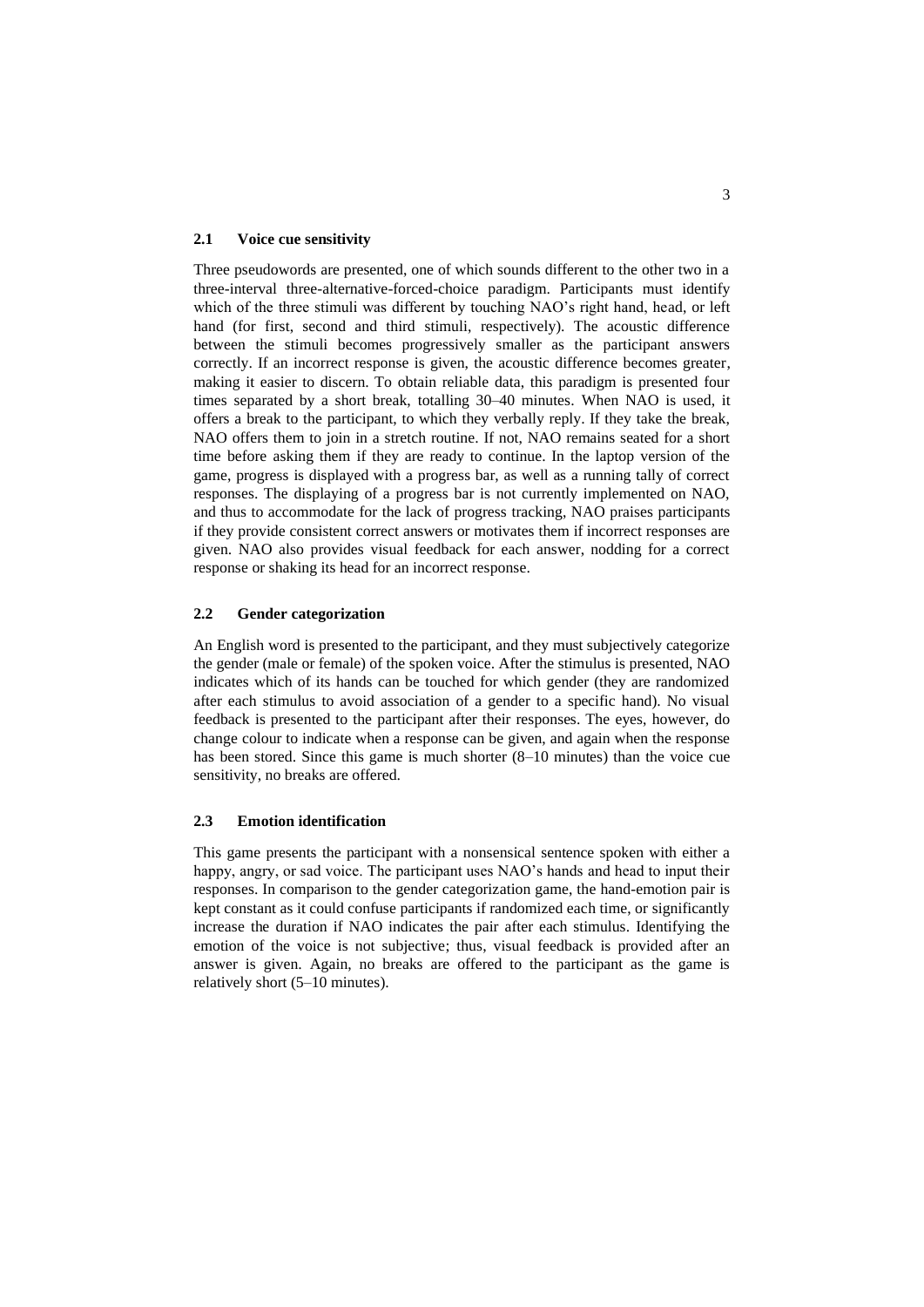#### **2.4 Speech-on-speech perception**

This game uses an adapted version of the coordinate response measure (CRM) [9]. A sentence containing a colour and number is presented to the participant, who uses a tablet with a coloured and numbered grid to indicate the heard colour and number. A tablet is used here as there are more combinations of colours and numbers than inputs on NAO. The stimuli also contain masker signals to simulate background speech, varying the difficulty of identifying the colour and number. Half-way through the game (total duration is 15–20 minutes), NAO offers an optional break to the participant, identical to that described above. Visual feedback is provided to the participant based on their responses.

## **2.5 Video analysis**

A combination of social cues described by Giuliani et al. [10] and Desideri et al. [11], including both verbal and non-verbal cues, are used to code videos of both the laptop and robot interfaces. Segments between one to two minutes from each part of the PICKA games are taken for each participant, which are then randomized and merged into a single video. Four reviewers are used to code the videos, which are divided such that each game from each participant is coded by at least two reviewers in a fully crossed coding design.

# **3 Further work**

As this study is still underway, results cannot yet be reported. However, it is expected that the perception of NAO as the interface for the PICKA games will be favoured over the laptop interface. It is also expected that the results of the questionnaires will correlate with the video analysis of the interaction; i.e., a higher useability score, similarity-attraction, and likeability of NAO will also be present as longer maintained engagement and improved enjoyment with the robot. Furthermore, it is expected that the results of the neo-PIR would give an indication toward future adaptations; i.e., how the interaction could be improved for introverted/extroverted individuals.

Further investigation will include playing the PICKA games on the NAO robot with more vulnerable populations, starting with normal hearing children followed by hard-of-hearing children. This will provide additional data on how the interaction can be further adapted to better establish and maintain engagement with them. Anticipated challenges regarding the next phase primarily concern children becoming distracted when using the robot and thus contradicting the intention of the NAO robot, or the duration of the test protocol being too long for the limited attention spans of children.

## **References**

1. Gaudrain E, Başkent D. Discrimination of Voice Pitch and Vocal-Tract Length in Cochlear Implant Users: Ear Hear. 2018;39(2):226–37.

4